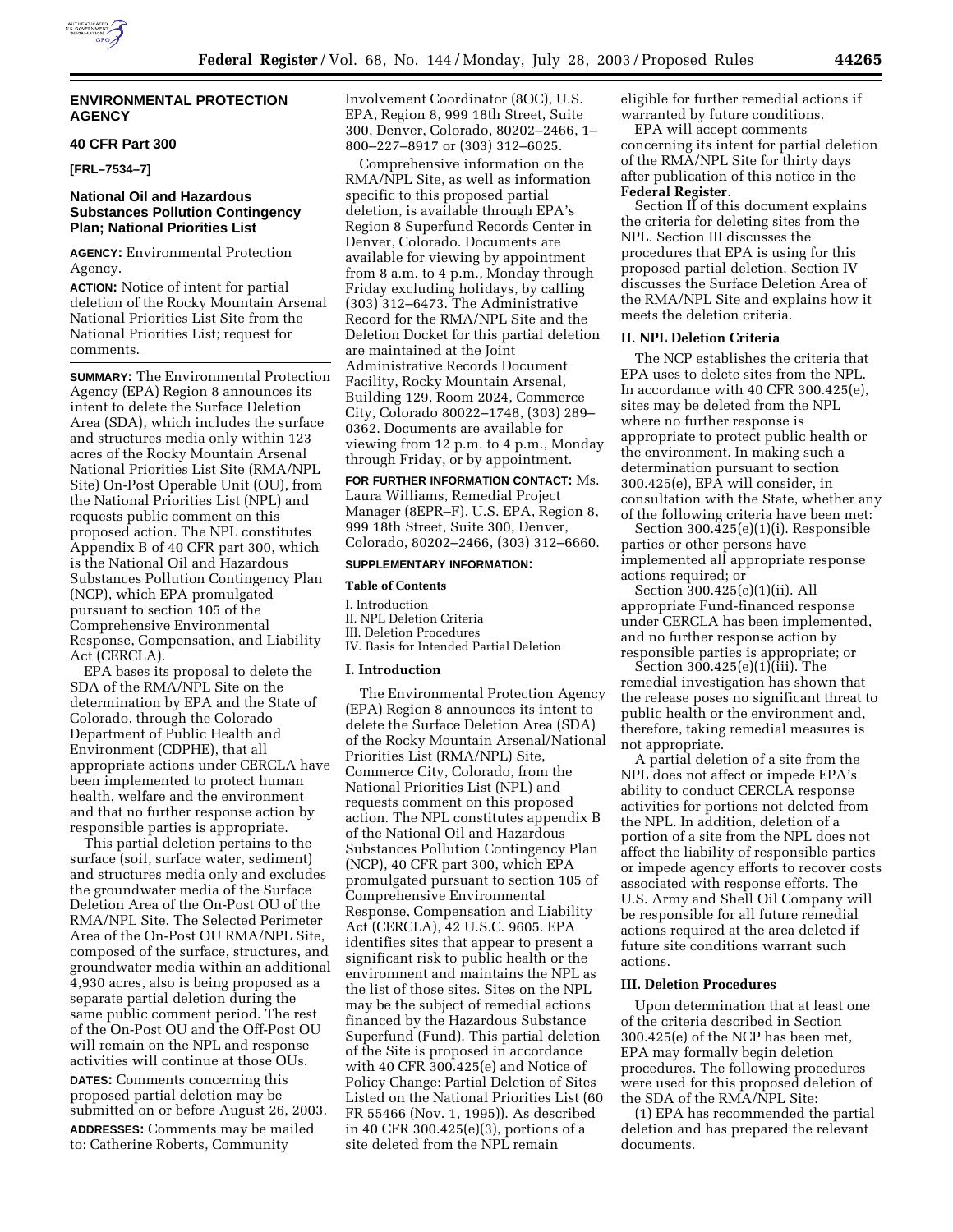(2) The State of Colorado, through the CDPHE, has concurred with publication of this notice of intent for partial deletion.

(3) Concurrent with this national Notice of Intent for Partial Deletion, a local notice has been published in a newspaper of record and has been distributed to appropriate federal, State, and local officials, and other interested parties. These notices announce a thirty (30) day public comment period on the deletion package, which ends on August 26, 2003, based upon publication of this notice in the **Federal Register** and a local newspaper of record.

(4) EPA has made all relevant documents available at the information repositories listed previously for public inspection and copying.

Upon completion of the thirty calendar day public comment period, EPA Region 8 will evaluate each significant comment and any significant new data received before issuing a final decision concerning the proposed partial deletion. EPA will prepare a responsiveness summary for each significant comment and any significant new data received during the public comment period and will address concerns presented in such comments and data. The responsiveness summary will be made available to the public at the EPA Region 8 office and the information repository listed above and will be included in the final deletion package. Members of the public are encouraged to contact EPA Region 8 to obtain a copy of the responsiveness summary. If, after review of all such comments and data, EPA determines that the partial deletion from the NPL is appropriate, EPA will publish a final notice of partial deletion in the **Federal Register**. Deletion of the Surface Deletion Area of the RMA/NPL Site does not actually occur until a final notice of partial deletion is published in the **Federal Register**. A copy of the final partial deletion package will be placed at the EPA Region 8 office and the information repository listed above after a final document has been published in the **Federal Register**.

# **IV. Basis for Intended Partial Deletion**

The following information provides EPA's rationale for deletion of the SDA of the RMA/NPL Site from the NPL and EPA's finding that the proposed final deletion satisfies 40 CFR 300.425(e) requirements:

## *RMA/NPL Site Background*

The Rocky Mountain Arsenal was established in 1942 by the U.S. Army, and was used to manufacture chemical warfare agents and incendiary

munitions for use in World War II. Prior to this, the area was largely undeveloped ranch and farmland. Following the war and through the early 1980s, the facilities continued to be used by the Army. Beginning in 1946, some facilities were leased to private companies to manufacture industrial and agricultural chemicals. Shell Oil Company, the principal lessee, primarily manufactured pesticides from 1952 to 1982. After 1982, the only activities at the Arsenal involved remediation.

Complaints of groundwater pollution north of the RMA/NPL Site began to surface in 1954. Common industrial and waste disposal practices used during these years resulted in contamination of structures, soil, surface water, and groundwater. As a result of this contamination, the RMA was proposed for inclusion on the NPL on October 15, 1984. The listing of RMA on the NPL, excluding Basin F, was finalized on July 22, 1987. Basin F was added to the RMA/NPL Site listing on March 13, 1989. On February 17, 1989, an interagency agreement—referred to as a Federal Facility Agreement (FFA) formalizing the process framework for selection and implementation of cleanup remedies at the RMA/NPL Site, became effective. The FFA was signed by the Army, Shell Oil Company, EPA, U.S. Department of the Interior, U.S. Department of Justice, and the Agency for Toxic Substances and Disease Registry.

Prior to the selection of remedial alternatives, a remedial investigation/ endangerment assessment/feasibility study (RI/EA/FS) was conducted for the On-Post OU to provide information on the type and extent of contamination, human and ecological risks, and feasibility of remedial actions suitable for application at RMA. The remedial investigation (RI) completed in January 1992 studied each of the five environmental media at the RMA/NPL Site, including soils, water, structures, air, and biota. The feasibility study (FS) was finalized in October 1995, and a proposed remedial action plan was prepared and presented to the public in October 1995.

On June 11, 1996, the Army, EPA, and the State of Colorado signed the Record of Decision (ROD) for the On-Post Operable Unit. The ROD, which formally establishes the cleanup approach to be taken for the On-Post OU, specified the remedial actions to be implemented for soil, structures, and groundwater for the On-Post OU of RMA.

The On-Post OU of the RMA/NPL Site (see map, RMA Surface Deletion Area)

encompasses 25.5 square miles in southern Adams County, Colorado, approximately 8 miles northeast of downtown Denver.

# *Surface Deletion Area of the On-Post OU*

The SDA is an area of approximately 123 acres ( 0.2 square miles) on the northern and southern perimeter of the RMA/NPL Site. The SDA consists of a 250-foot-wide strip along the northern RMA boundary in Sections 23 and 24, and 62.6 acres adjacent to Lake Ladora and including Lake Mary in Section 2 (see map). Below the SDA area, the groundwater contaminant concentrations remain above remedial action levels. Therefore, only the surface and structures media are included as part of the SDA. The groundwater media below the SDA will remain as part of the RMA/NPL Site.

A remedial investigation (RI) for the On-Post OU, completed in January 1992, studied each of the environmental media at the RMA/NPL Site including soil, sediment, structures, water, air, and biota. Based upon evidence gathered during the RI, one soil project was identified within the SDA. The Miscellaneous Southern Tier Soil project located near the south lakes included eight contamination areas; one located partially within the SDA in Section 2, contaminated with pesticides (aldrin and dieldrin) which presented a risk to human health and biota. A structures survey identified three structures within the SDA. One of these structures has no history of contamination and is designated for future use. The contaminants identified within the other two structures include asbestos, polychlorinated biphenyls (PCBs), pesticides, herbicides and heavy metals.

One groundwater plume below the northern portion of the SDA primarily contains chloroform, benzene, atrazine, dieldrin, DIMP (a byproduct of nerve agent production), trichloroethylene, dibromochloropropane, and DDT. A second groundwater plume flows beneath the southern portion of the SDA and primarily contains dieldrin and chloroform.

A feasibility study (FS) was finalized in October 1995, and a proposed plan prepared and presented to the public in October 1995. On June 11, 1996, the On-Post Record of Decision (ROD) was signed by the Army, EPA, and the State of Colorado. The ROD required the excavation and consolidation of soil presenting a risk to human health, as well as munition debris, in a state-ofthe-art hazardous waste landfill to be built within the On-Post OU; and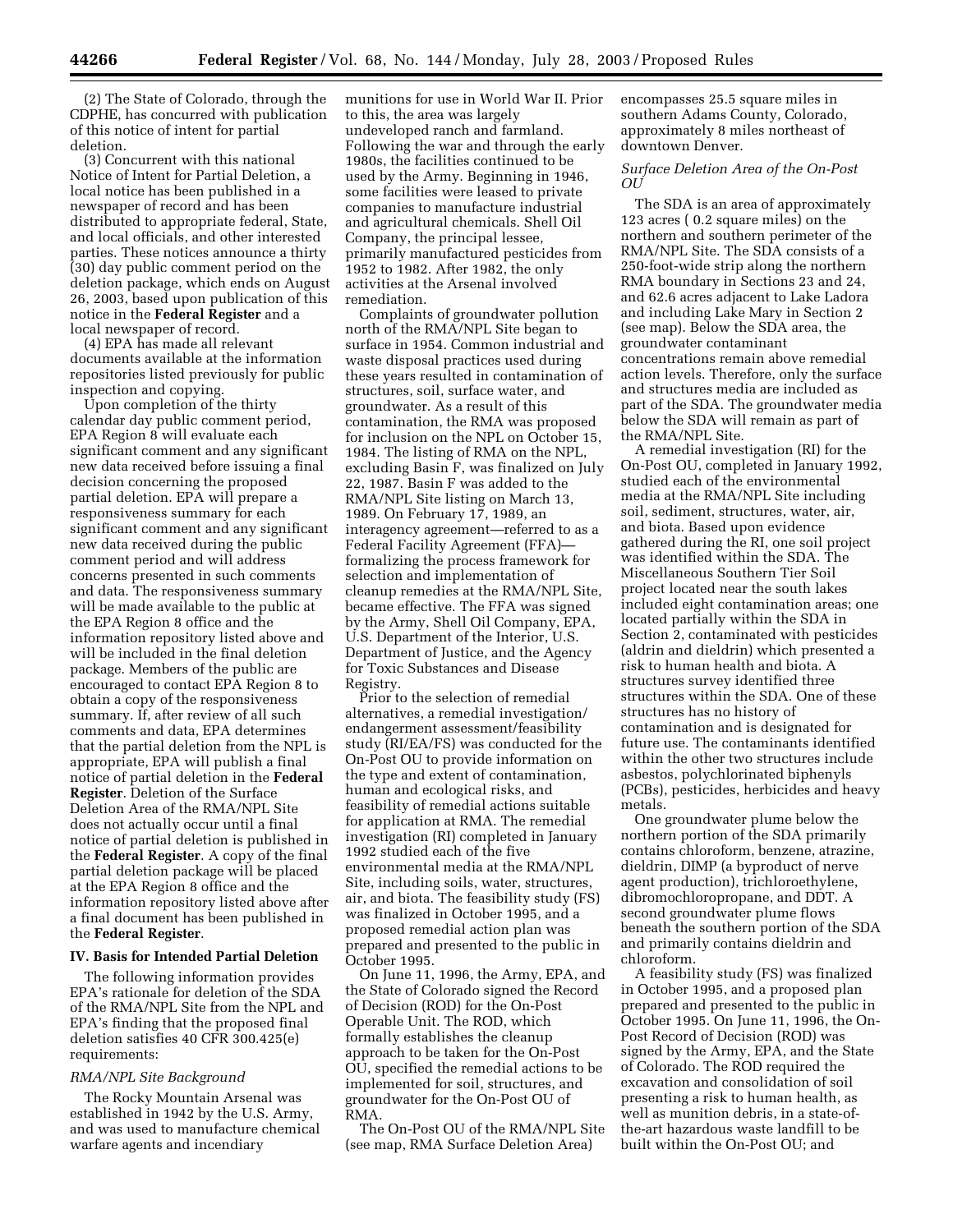excavation of debris and soil presenting a risk to biota and placement of those soils in the Basin A consolidation area which is located in the central portion of the RMA/NPL Site. The excavated human health exceedence areas were to be backfilled with on-post borrow material and revegetated. Unexploded ordnance was to be transported off-site for detonation or other demilitarization process, unless the unexploded ordnance was unstable and must be detonated on-site.

The remedy for structures included the demolition of two of the three structures identified in the SDA. The selected groundwater remedy consisted of continued operation of the groundwater treatment systems, including the North Boundary Containment System to treat the groundwater plume in the northern portion of the SDA and the Northwest Boundary Containment System to treat the groundwater plume originating in the southern portion of the SDA. Lake levels were to be maintained to prevent the groundwater plume from entering the South Lakes, including Lake Mary. Additionally, wells which had the potential to provide a crosscontamination pathway from the contaminated, upper groundwater aquifer to the deeper, confined aquifer were to be closed. The ROD also required continued use restrictions for the property.

#### *Community Involvement*

Since 1988, each of the parties involved with the Arsenal cleanup has made extensive efforts to ensure that the public is kept informed on all aspects of the cleanup program. More than 100 fact sheets about topics ranging from historical information to site remediation have been developed and made available to the public. Following the release and distribution of the draft Detailed Analysis of Alternatives report (a second phase of the FS), the Army held an open house for about 1,000 community members. The open house provided opportunity for individual discussion and understanding of the various technologies being evaluated for cleanup of the RMA/NPL Site.

The Proposed Plan for the On-Post OU was released for public review on October 16, 1995. On November 18, 1995, a public meeting was held, attended by approximately 50 members of the public, to obtain public comment of the Proposed Plan. As a result of requests at this meeting, the period for submitting written comments on the plan was extended one month, concluding on January 19, 1996. Minimal comments were received on

the alternatives presented for the projects in the SDA of the On-Post OU. Specifically, the comments requested that the health and safety of nearby communities be protected from air emissions during excavation and demolition activities, that additional treatment capabilities or modification of the existing water treatment systems be considered, and that potential dioxin contamination of the entire RMA/NPL Site be evaluated.

The design for the Miscellaneous Southern Tier Soils, Miscellaneous RMA Structure Demolition, Phase I, and Confined Flow System Well Closure projects were provided to the public for a thirty calendar day review and comment period at both the 30 percent and 95 percent design completion stages (six separate public comment periods). Each design was also presented at the monthly meeting of the RMA Restoration Advisory Board, composed of community stakeholders, regulatory agencies, the Army, Shell Oil Company, and USFWS. No comments regarding the excavation/demolition approach or the proposed health and safety controls for each project were received.

Upon completion of the thirty calendar day public comment period for this NOIDp, EPA Region 8 in consultation with the State and the Army, will evaluate each comment and any significant new data received before issuing a final decision concerning the proposed partial deletion.

## *Current Status*

The Miscellaneous Southern Tier Soil project, completed in 2000, remediated eight areas including one partially located in the SDA. A total of 1,054 bank cubic yards (bcy) of soil presenting a risk to human health was disposed in the hazardous waste landfill. Another 134 bcy of soil presenting a risk to biota was disposed in the Basin A consolidation area. The Miscellaneous Structures Demolition and Removal Project Design, Phase I required the demolition of the structures and foundations; removal and disposal of the structures and foundations, substations, debris piles, roads and parking areas; removal and disposal or recycling of underground storage tanks, structural steel and other metal components; backfilling and grading; and revegetation of the excavated areas. During the design process, the two structures in the SDA slated for demolition were determined to have been previously demolished.

The North and Northwest Boundary Containment Systems will continue to operate long-term to treat the groundwater below the SDA which

continues to have contaminants above regulatory standards. Monitoring of the groundwater aquifer for the North and Northwest Boundary Containment Systems has been incorporated into the sitewide monitoring program, as required by the ROD.

The Confined Flow System Well Closure project was completed in 2000. A total of 51 wells, one in the SDA, which extended into the deeper, confined flow aquifer were closed. Closure was accomplished by overdrilling the well casing and installing a grout plug. An additional 32 monitoring wells within the SDA are part of the long-term, site-wide monitoring plan. Four wells located within a 100-foot strip of land in the northern part of the SDA to be transferred to local government will be closed. Substitute wells will be used to monitor inside the new RMA boundary.

In 2001, an evaluation of existing water quality data below Lake Mary identified naturally occurring conditions that have prevented the South Plants contaminated groundwater plume from entering the lake. Therefore, there is no need to artificially maintain the water level in Lake Mary. This minor change to the ROD was documented in the Lake Mary Fact Sheet (2003).

Use of the groundwater below the SDA and surface water for potable drinking purposes is prohibited by the FFA, Public Law 102–402, and the ROD; and will continue to be prohibited even after the SDA is transferred to the U.S. Department of Interior or units of local government. Additional prohibitions imposed by the FFA, Public Law 102– 402, and the ROD include the use of the SDA for residential, industrial, and agricultural purposes, and for hunting or fishing for consumptive purposes.

The Army is responsible for ongoing monitoring and maintenance associated with groundwater wells located on land to be transferred to the Department of Interior within the SPA. The conduct of long-term groundwater monitoring required by the ROD is delineated in the Final Interim Rocky Mountain Arsenal Institutional Control Plan.

### *Post-ROD Investigations*

In addition to the 2001 evaluation for Lake Mary, four studies have been conducted since the signing of the ROD on June 11, 1996, that are relevant to the deletion of the SDA. The Summary and Evaluation of Potential Ordnance/ Explosives and Recovered Chemical Warfare Materiel Hazards at the Rocky Mountain Arsenal (2002) was conducted in response to the unexpected discovery of six M139 bomblets as part of the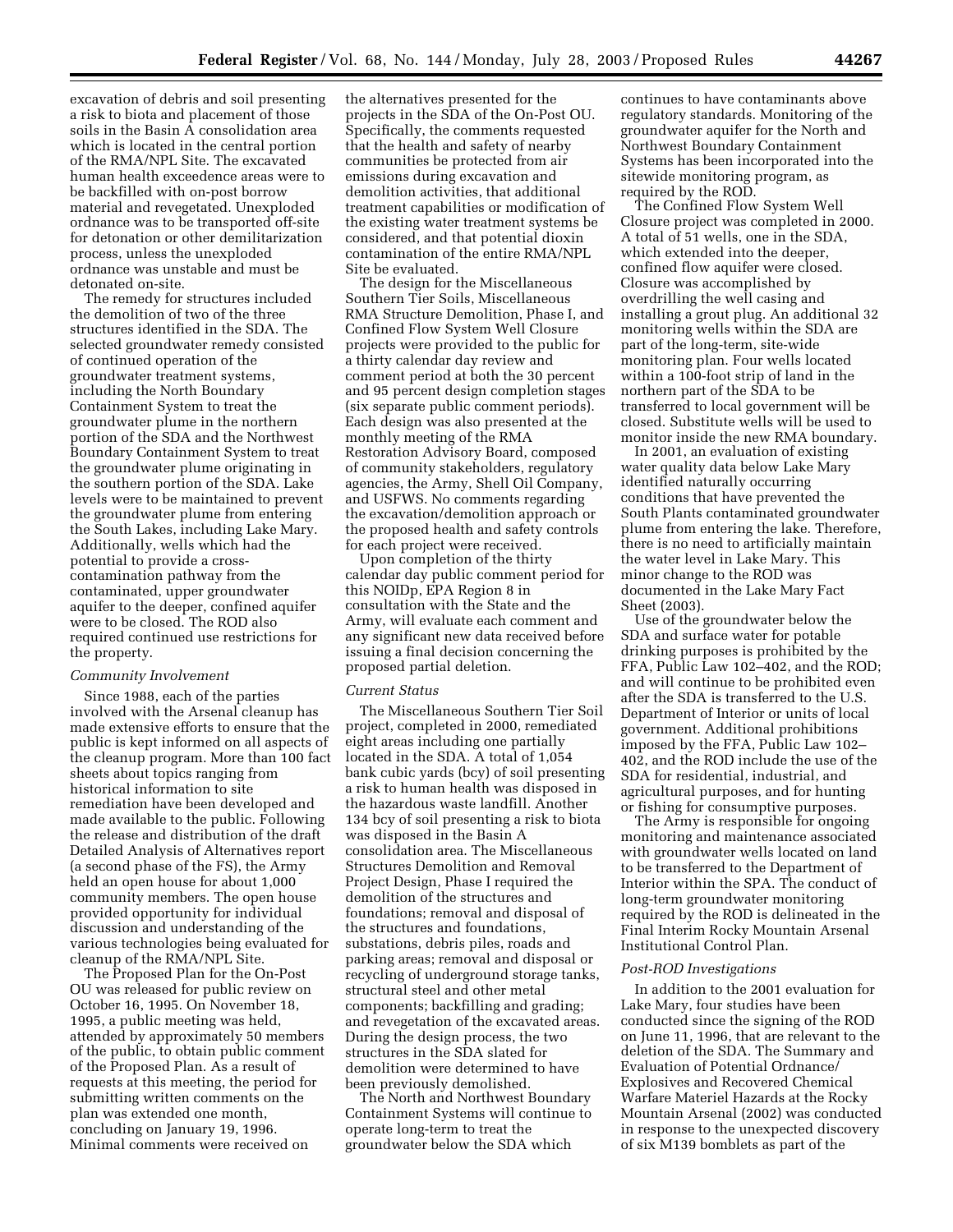Miscellaneous Structure Demolition and Removal, Phase I project in the Section 36 Boneyard (central portion of the RMA/NPL Site). Using state-of-the-art computer imaging, mapping technology, and software capability which had not existed previously, a comprehensive RMA-wide evaluation for the potential presence of ordnance and explosives as well as recovered chemical warfare materiel hazards was completed. The evaluation identified six additional areas for remedial action (none in the SDA) and concluded that the future discovery of additional sites with ordnance/explosives or recovered chemical warfare materiel hazards is highly unlikely.

In 2001, EPA conducted a four-part Denver Front Range Dioxin Study which determined that the concentration of dioxins at most of the RMA/NPL Site, including the SDA, is not statistically different from values observed in open space and agricultural areas within the Denver Front Range area. Therefore there is no significant health risk from dioxin in soil to future Refuge workers, volunteers, or visitors.

As required by the ROD, a Terrestrial Residual Ecological Risk Assessment was completed in 2002. This report concluded that no significant excess terrestrial residual risks will remain after the ROD-required cleanup actions for soil, including additional areas of excavation and tilling identified as part of remedial design refinement as required by the ROD, are completed. In addition, an aquatic residual risk assessment was conducted for the South Lakes, including Lake Mary. This report estimated risks for the great blue heron, shorebird, and waterbird and concluded that no remediation of lake sediments is required to protect aquatic receptors. Long-term terrestrial and aquatic biomonitoring will be conducted as part of the USFWS Biomonitoring Program.

Based on the extensive investigations and risk assessment performed for the SDA of the RMA/NPL Site, there are no further response actions planned or scheduled for this area. Currently, no hazardous substances remain at the SDA above health-based levels with respect to anticipated uses of and access to the site, which are limited under the FFA,

Public Law 102–402, and the ROD. Because the SDA is subject to these restrictions on land and water use, it will be included in the RMA-wide fiveyear reviews. There are no operation and maintenance requirements for the remedies implemented at the SDA. All completion requirements for the SDA of the On-Post OU have been achieved as outlined in OSWER Directive 9320.2– 09A–P.

EPA, with concurrence from the State of Colorado, has determined that all appropriate CERCLA response actions have been completed within the SDA of the RMA/NPL Site to protect public health and the environment and that no further response action by responsible parties is required. Therefore, EPA proposes to delete the SDA of the On-Post OU of the RMA/NPL Site from the NPL.

Dated: July 16, 2003.

**Kerrigan G. Clough,** 

*Acting Regional Administrator, Region 8.* **BILLING CODE 6560–50–P**